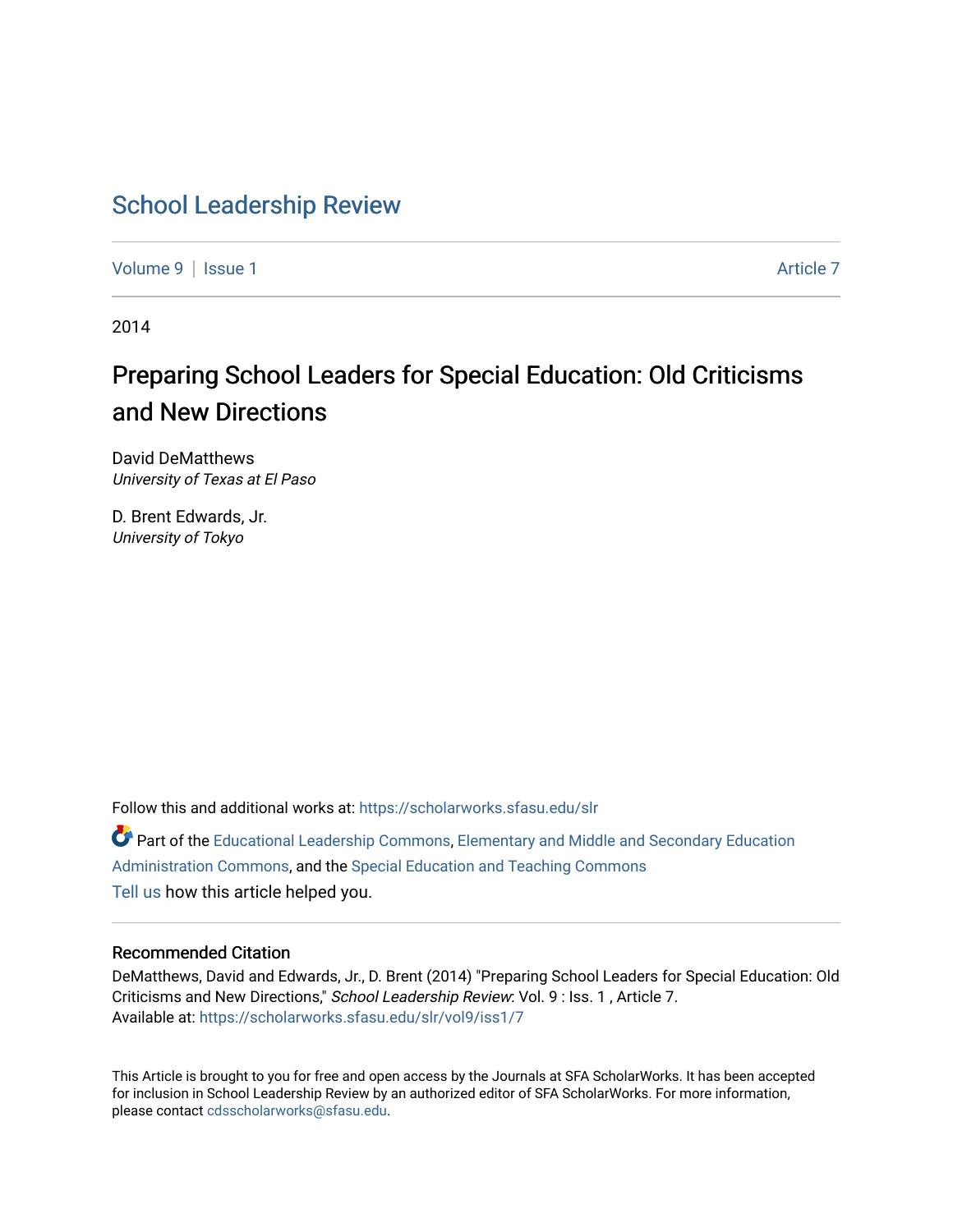### **Preparing School Leaders for Special Education:** *Old Criticisms and New Directions*

*David DeMatthews' 1'he University of Texas at El Paso* 

*D. Brent Edwards, Jr. University of Tokyo* 

In the context of accountability and high-stakes testing, professors of educational administration in Texas and across the nation are under tremendous pressure to develop innovative principal preparation programs that produce effective school leaders, especially as research methodologies emerge to disaggregate the effects of such programs. One area few programs adequately address, including more innovative programs, is special education  $-$  despite the fact that principals struggle with. accountability for all students, but particularly those principals in schools and districts with limited resources and limited professional development opportunities (Bays  $&$ Crocket, 2007; Wakeman, Browder, Flowers, & Ahlgrim-Delzell, 2006). Principals have long reported that their preparation programs did not prepare them with the legal and instructional knowledge in the area of special education (DiPaola & Walther-Thomas, 2003; Hirth & Valesky, 1990).

However, as instructional leaders, principals have an important role to play in improving special education and supporting students with disabilities. Principals with special education knowledge and expertise employ a range of instructional leadership and managerial actions to improve special education programs and educational outcomes for students with disabilities (Waldron, McLesky, & Redd, 2011; Walther-Thomas & DiPaola, 2003). Many principals without this lmowledge either learn on the job or continue to be unable to meet the needs of students with disabilities. Unfortunately, many principals are unable to sufficiently learn on the job and frequently delegate these responsibilities away (Lashley, 2007), making it no surprise that students with disabilities struggle to find academic success.

In Texas, an analysis of student achievement in special education reveals persistent gaps between students with disabilities and their non-disabled peers; general education students were also far more likely to be proficient on state mandated reading and mathematics assessments. Statewide, 88 percent of all students were proficient in reading while only 67 percent of students with disabilities were proficient (TEA, 2013). In mathematics, the gap was wider: 83 percent of all students scored proficient while only 63 percent of students with disabilities met the same level of proficiency (TEA, 2013).

<sup>&</sup>lt;sup>1</sup> Dr. David DeMatthews can be reached at dedematthews@utep.edu..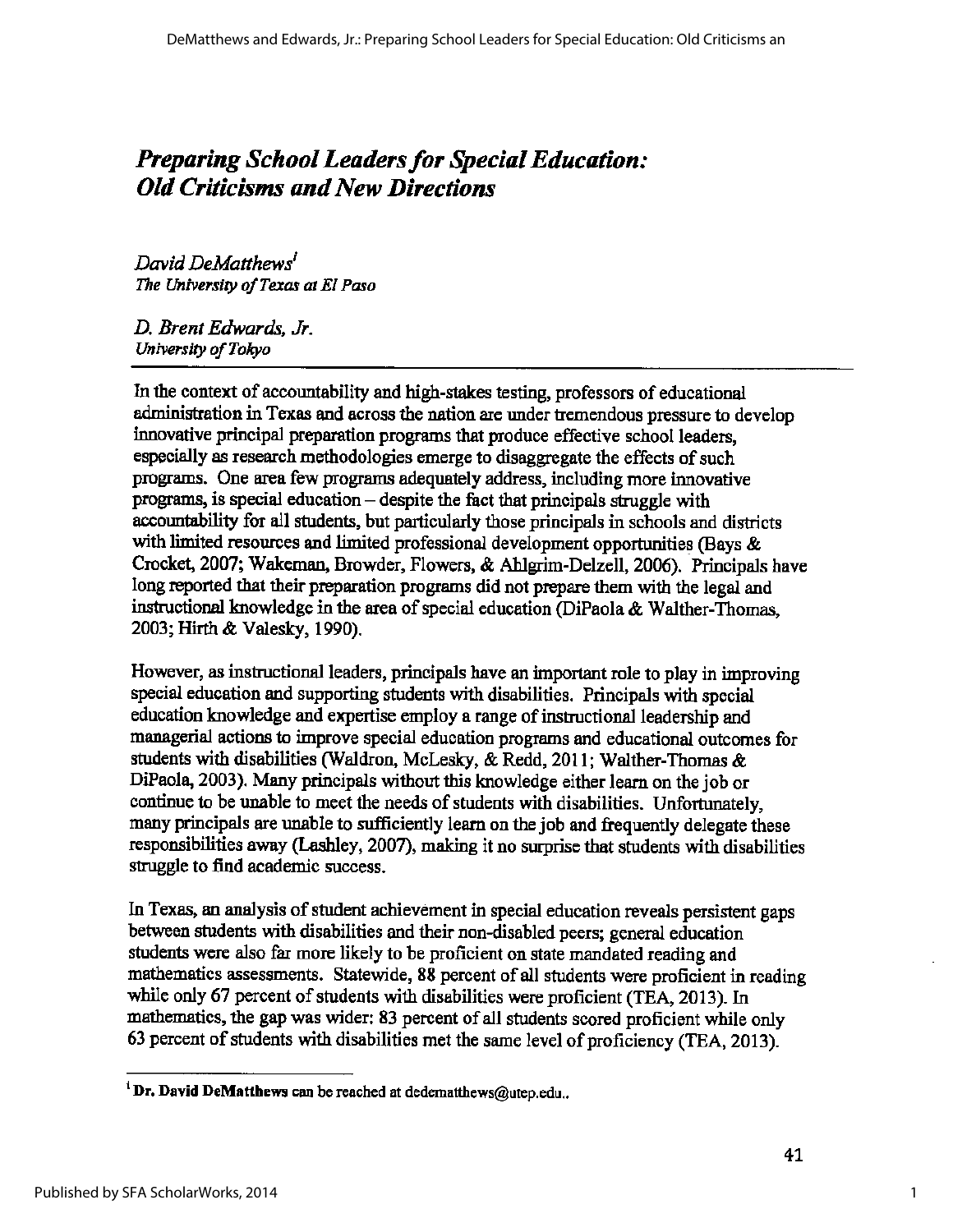Within urban districts, the achievement gap in reading is just as disturbing: Austin ISD, 26%; Dallas ISD, 25%; El Paso ISD, 21%; Houston ISD: 26%; San Antonio ISD: 19% (TEA, 2012). Principals in Texas are also forced to reform special education programs with fewer special education teachers than their peers in other states. In Texas schools, there are only 4.7 special education teachers for every 100 students with disabilities, while the national average was 6.67 (USDOE, 2009). The end result is that only 27.4 percent of students with disabilities graduated with high school diplomas in the state of Texas (USDOE, 2009).

Of course, university-based principal preparation programs are not fully to blame for the shortcomings of schools. Principals, teachers, superintendents, and other stakeholders play an important role in ensuring that students with disabilities receive an equitable educational experience and achieve important educational outcomes. However, university-based principal preparation programs can and should take action to further develop the skills and expertise of current students so that they will be better equipped to lead in the area of special education. While principal preparation programs, in general, have been the subject of much debate (Davis & Darling-Hammond, 2012), a subset of articles and book chapters has also emerged on the importance of special education in particular. In what follows, we present a review of the latter, after first situating it within a critical discussion of the former. In the final section, we offer practical recommendations for enhancing principal preparation programs, with an emphasis on preparation to lead in the area of special education.

#### **University-Based Preparation Programs**

In preparing this article, we reviewed literature related, both, to principal preparation programs and to research on principals' experiences and beliefs about their preparedness to lead for students with disabilities. In so doing, four interrelated concerns emerged in relation to principal preparation programs: (a) outdated coursework; (b) misalignment between theory and practice; (c) faculty inexperience; and (d) ineffective clinical experiences. Other researchers have highlighted similar concerns (Darling-Hamomond, LaPointe, Meyerson, & Orr, 2007; Davis & Darling-Hammond, 2012), but have not sought to explicitly connect these concerns to special education. This should not come as a surprise, as many programs  $-$  innovative or outdated  $-$  have a broad focus rather than a more integrated focus on different subject areas, grade levels, or student populations (Lochmiller, Huggins, & Acker-Hocevar, 2012). Of particular relevance to this discussion is how special education has been almost completely ignored in programs (Cusson, 2010; Davidson & Algozzine, 2002), typically finding its way into programs during one or two course weeks of a semester-long school law course. In our discussion of each of the above-mentioned issues, we begin by summarizing criticism from the literature reviewed and then consider ways to improve principal preparation, both generally and with regard to special education specifically.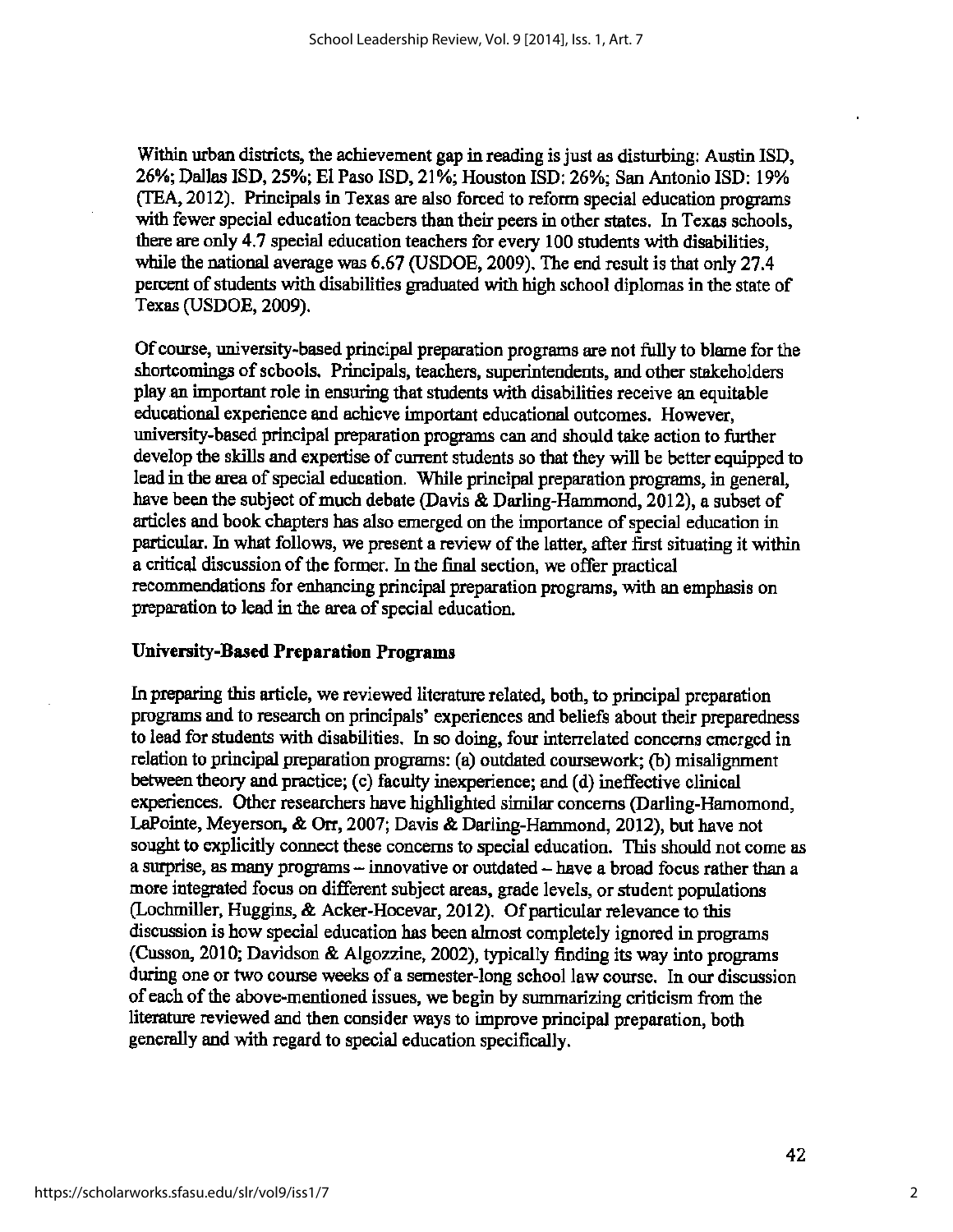*Coursework.* A majority of programs still consist of a basic compilation of coursework which covers management, school laws, and other broad educational topics, with little attention paid to effective teaching and organizational change (Bjork, Kowalski, & Browne-Ferrigno, 2005). In a study of university-based principal preparation programs at major U.S. universities, Hess and Kelly {2007) found that only 2 percent of course weeks addressed issues related to accountability in the context of school management or improvement. The Southern Regional Education Board {2006), for example, found that most programs did not extend much beyond a set of outdated courses that focused on school administration and management. In a review of 28 university programs, Levine (2005) described the programs *as* "little more than a grab-bag of survey courses" (p. 28). Even at elite universities, principal preparation programs have been criticized for being out of sync with the job requirements of the principalship (Tucker & Codding, 2002).

Previously, the field of educational administration may not have been ready to respond with new or revised courses and programs when critics of principal preparation began heated arguments. However, the field has made tremendous progress. Some professors of educational administration and special education are now focusing their research efforts on understanding principal leadership in special education, and, in doing so, have identified a number of practices that contribute to greater equity and achievement for students with disabilities (Boscardin, Mainzer, & Kealy, 2011). Separately, between 2008 and 2009, the Council for Exceptional Children {CEC) developed standards for special education administrators and the Interstate School Leaders Licensure Consortium (ISLLC) revised leadership development standards to further incorporate special education.

These initiatives – along with increased efforts to research the role principals play in supporting students with disabilities and the field's vigorous focus on social justice leadership – provide a solid foundation for the reform of programs, and research has found that even limited exposure to special education issues through coursework improves new principals comfort level in dealing with special education (Angelle & Bilton, 2009). To that end, departments of educational leadership, with the support of their colleges of education and other departments, have the opportunity, at the present juncture, to engage with emerging research, revised standards, and social justice principles to revise program missions, course descriptions and offerings, and expectations and requirements for student acceptance and graduation. Department chairs have the opportunity to establish interdisciplinary faculty teams that include professors of educational administration, special education, teaching, and others, to begin to review and reformulate coursework, *as* well as to potentially co-teach courses. These teams might consider consulting and/or conducting a comprehensive literature review of research focused on how principals create more inclusive schools for students with disabilities and more recent survey research associated with principal preparation in special education. After analyzing this literature and coming to meaningful conclusions about what tools and knowledge principals need to be successful with special education, these teams should review current professional standards (ISLLC standards, CEC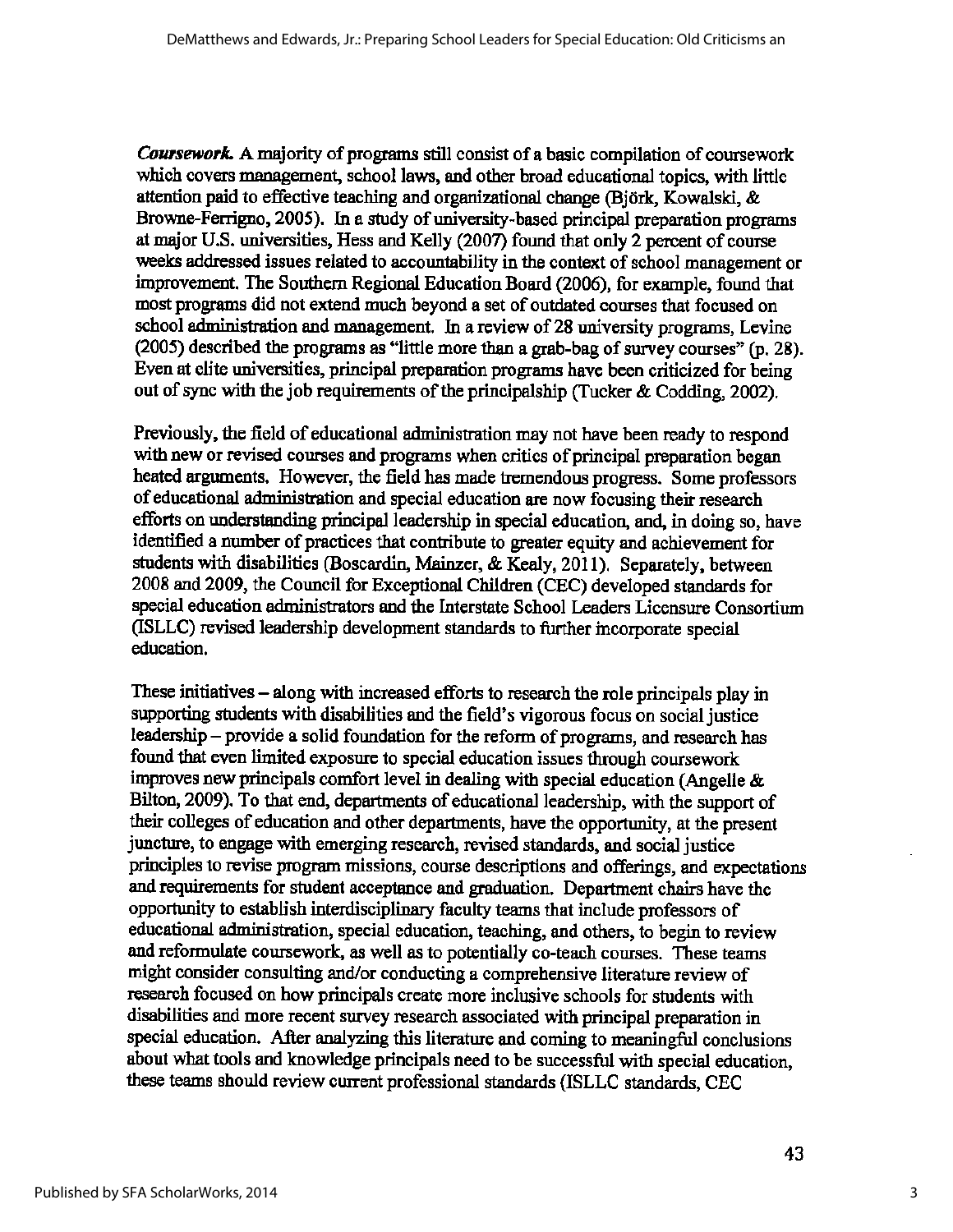standards, and Texas Examinations of Educator Standards [TExES]) to further detail how each course in the program can provide students with the necessary instruction, experiences, learning opportunities, and critical expertise to be successful in special education. Since reform is needed in most universities across the state and nation, professors across universities should ensure that they share their efforts through collaboration, professional journals, associations, and conferences.

Although a complete discussion of these steps is beyond the scope of the present article, a few of the more urgent actions would be to: (a) infuse dialogue related to social justice and marginalization of students with disabilities into coursework; (b) incorporate CBC standards into core courses; and (c) expand the emphasis of special education in school law courses. These actions would help to ensure program graduates recognize inequities, are aware of some of the actions they can take to create more equitable schools, and be prepared to handle legal challenges that may occur as a result of their reform efforts. The next section further elaborates on how coursework can be improved.

*Aligning Theory and Practice.* In a review of preparation research, Darling-Hammond and colleagues (2007) found that coursework often ''fails to link theory with practice, is overly didactic, is out of touch with the real-world complexities and demands of school leadership, and is not aligned with established theories of leadership" (p. 5). Acker-Hocevar and Cruz-Janzen (2008) identified specific skills and knowledge of effective leaders working in historically low-performing urban schools. In this study, effective leaders were accustomed to working in teams, talking openly, problem-solving, sharing ideas and resources, and understanding their role on a team. However, when the researchers reviewed the principal preparation programs in the same region, the skills employed by effective leaders were not emphasized. Acker-Hocevar and Janzen-Cruz (2008) concluded that programs needed to be built "'from the growid up,' through the realities of those in the trenches - away from traditional theoretical role definitions and with better connections to the actual tasks performed at these schools and the skills and knowledge that enable them to be successful" (p. 93).

To continue, principals require specific expertise and a variety of skills to provide effective leadership in special education. For example, principals need the skills: (a) to revise budgets and master schedules; (b) to ensure special education teachers and general education teachers have time to meet, plan, and teach together; (c) to provide appropriate resources and training so all teachers are able to differentiate instruction; (d) to monitor the quality of IEPs, progress reports, and other assessments; and (e) to manage special education teachers' time to ensure their work is legally in compliance (Billingsley, 2012; Billingsley, Carlson, & Klein, 2004). Principals must also be knowledgeable and ready to respond to unique and complex challenges in a way that is in sync with the Individuals with Disabilities in Education Act, Texas Education Agency (TEA) policy, and school district policy. Additionally, principals need in-depth knowledge about effective instructional practices and assessments techniques in the area of special education to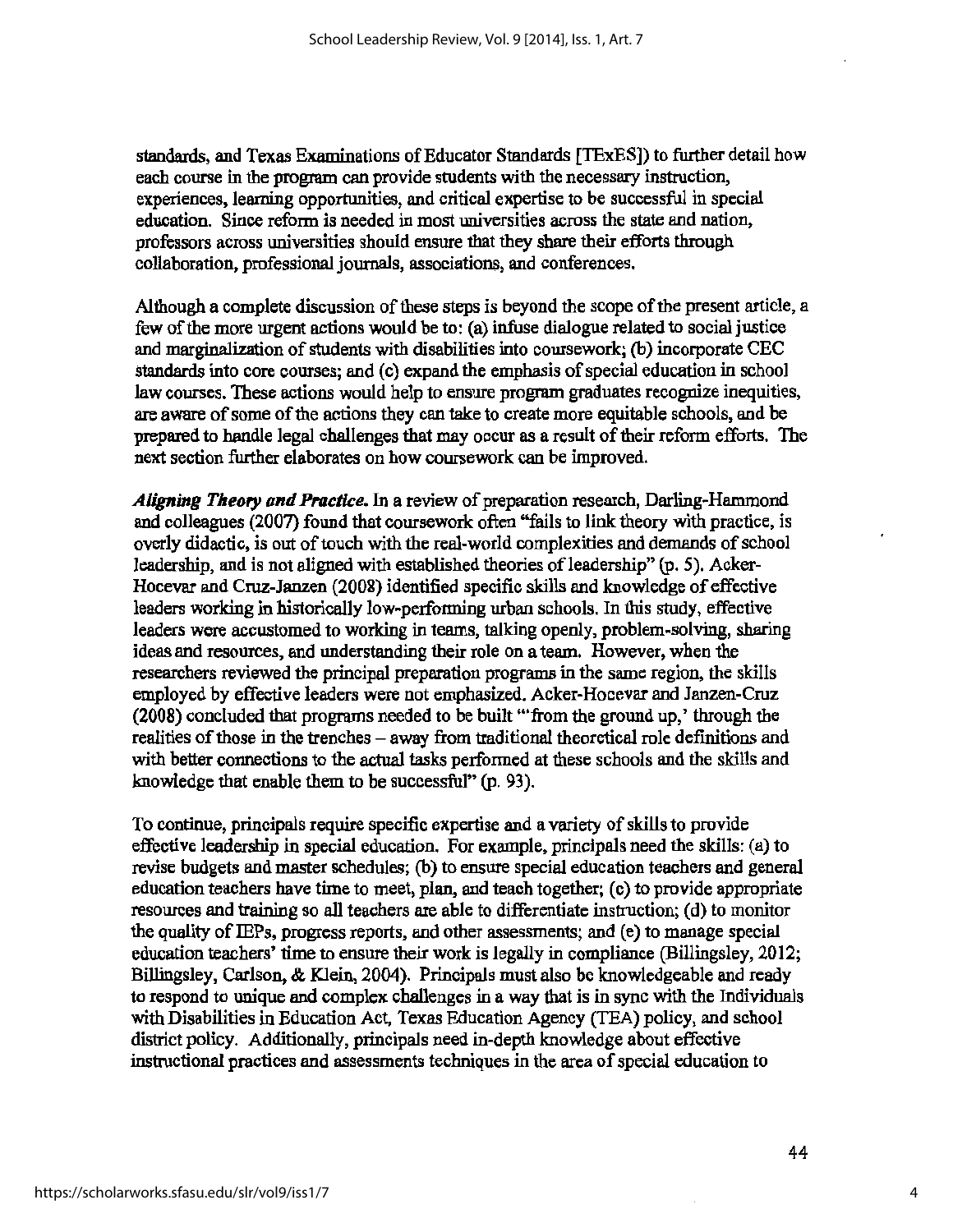ensure students are receiving the appropriate supports and are placed in the appropriate educational environment (Pazey & Cole, 2013).

University faculty, with or without school leadership experience, may find it difficult to develop courses grounded in theory while at the same time providing practical knowledge and learning experiences, but a few steps can be taken to further the alignment between theory and practice. First, program faculty could shift from the role of "professor as lecturer" to the role of "professor as facilitator," since each faculty member has their own strengths and weaknesses and cannot be an expert in all things leadership. Coursework and other learning experiences should enable students to share ideas, examples, and best practices while learning assessments tools - such as a school wide professional development plan, student directed professional development sessions, or school budget projects- should incorporate the policies and practices at each student's school district. Second, where it does not already exist, a strong partnership between the university department and local school district is important because it would create an opportunity for more situated and practical assessments. Third, if partnerships are not available, faculty might consider having their students interview principals and then apply what they learned to their own projects and assignments.

These recommendations have important implications for providing opportunities to incorporate special education into principal preparation programs. While theories of instructional leadership or other leadership theories can remain a central part of courses, special education should be used as a point of reference for engaging in such theories. For example, course assignments could include student reflections on Individualized Educational Program (IBP) meetings; sharing, modeling, or critiquing co-taught/coplanned lessons; or student presentations (based on principal interviews they conducted) on the leadership challenges or legal aspects associated with special education. Another example could be calling upon faculty members in a college of education's special education department to serve as the expert in special education for the principal preparation program, presenting particular topics to program students. Some issues that could be discussed include: (a) differentiated instruction; (b) using data to drive instruction or response to intervention systems; (c) assessment and eligibility for special education; (d) identifying appropriate transition services; (e) disability classifications and how to best serve students with diverse needs; and (f) other student generated questions. Lastly, professors of educational administration are often aware of effective principals or district administrators from whom students can learn through guest speaking opportunities, which would provide an additional point to connect theory to practice

*Faculty Experience.* A number of scholars have brought attention to the fact that a significant proportion of faculty lack school leadership experience all together (Darling-Hammond, et al., 2007; Murphy, 2007; Pounder, Crow, & Bergerson, 2004). National surveys of education administration faculty revealed that only about one-third of professors of educational administration have school leadership experience (McCarthy & Kuh, 1997; Murphy, 2007); and, for our purposes, it is reasonable to expect that- among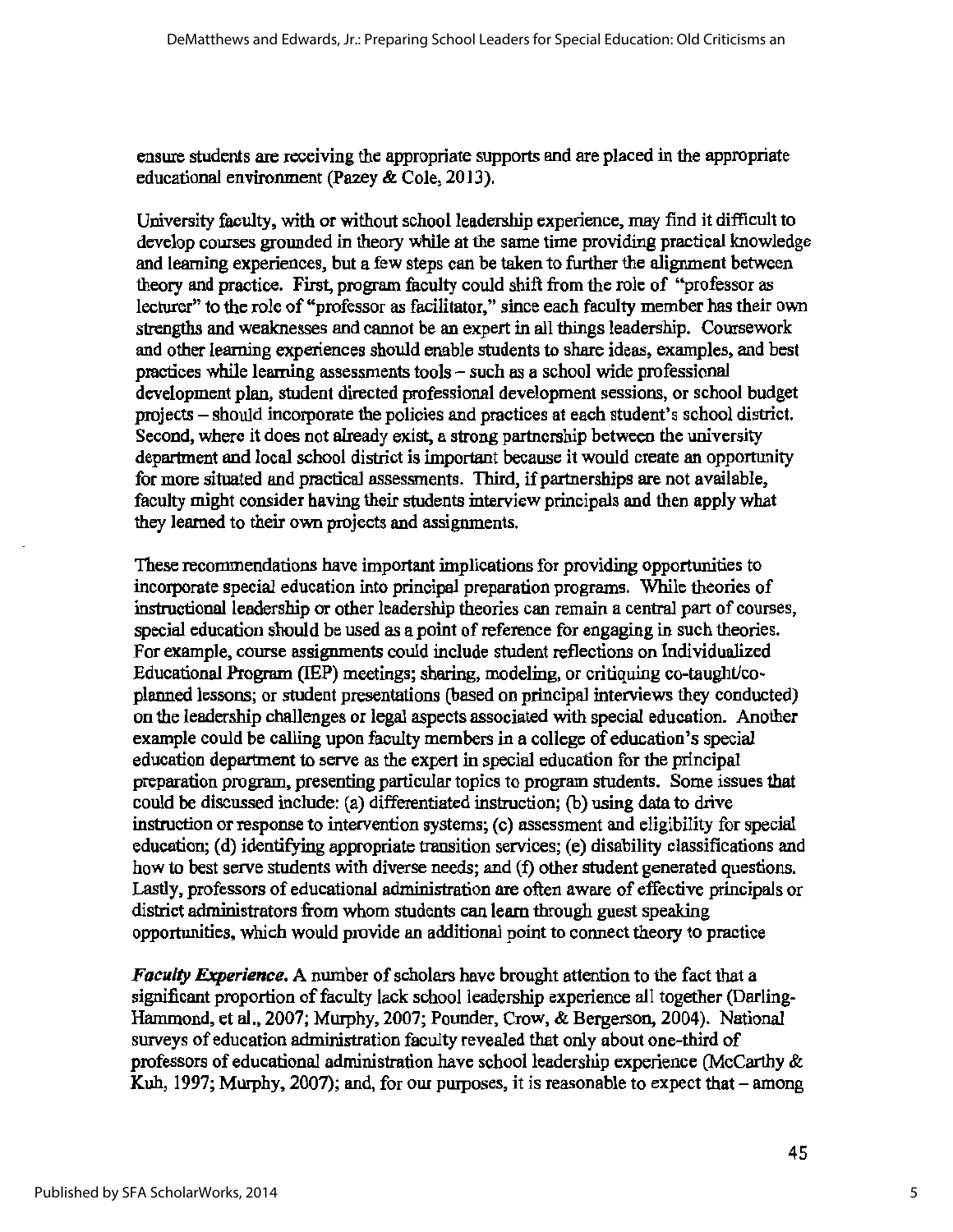those with school leadership experience – very few will have had experience with special education. Given that only about 35 percent of new faculty teaching in preparation programs had school leadership experience (Pounder, Crow, & Bergerson, 2004), there is reason to believe that candidates in principal preparation programs will continue to be directed and instructed by faculty without practical experience on which to draw. Even more troubling is the high rate of adjunct faculty utilized in principal preparation programs. The National Center for Education Statistics (2004) reported that 64 percent of faculty in preparation programs were adjuncts.

An ideal response to this situation would be to ensure that principal preparation programs have more faculty with direct school leadership experience. However, in view of the current hiring preferences of university departments - wherein publications are weighted more than successful, first-hand leadership experience - we are unlikely to witness such a response. Consequently, program innovation and the sharing of resources become even more important. Problem-based learning through case studies is a method professors can use to foster a greater alignment between theory and practice. *The Journal of Cases in Educational Leadership* is one example of a teaching resource that provides cases rooted in practical problems. Professors of educational administration will be able to present real-world, relevant school leadership challenges while also utilizing theory to help develop practical and relevant learning experiences. In Texas, professors could enhance the accessibility of teaching cases through the creation of a similar journal specific to school leadership in Texas. This type of research and publication process could enable professors to enhance their ability to instruct a diverse range of students working in a diverse range of school settings but all under the policies and guidelines of the Texas Education Agency (TEA).

*Clinical Experiences.* The implementation of clinical experiences has been found to vary across programs. For example, internships in many principal preparation programs are underdeveloped, unsupervised, or lack meaningful experiences (Darling-Hammond et al., 2007). Levine (2005) found that internship and other clinical experiences were squeezed into student schedules and described *as* "something to be gotten out of the way, not as a learning opportunity" (p. 40). Such internships can lack hands-on leadership experience and place students in the role of being a passive observer or perhaps make them an additional school resource to complete administrative paperwork (Cwmingham & Sherman, 2008; Fry, Bottom, & O'Neill, 2005). Where this is the case, these experiences do not enable students to grow in meaningful ways. Some principal preparation programs utilize student portfolios to enable students to document and reflect on their experiences and learning. However, in many instances, students complete leadership portfolios without ongoing supervision from both faculty and assigned mentors (Darling-Hammond et al., 2007). With regard to special education, a survey of 553 current principals found no statistically significant relationship between the comfort levels of principal candidates with special education and a range of internship requirements (Angelle & Bilton, 2009).

6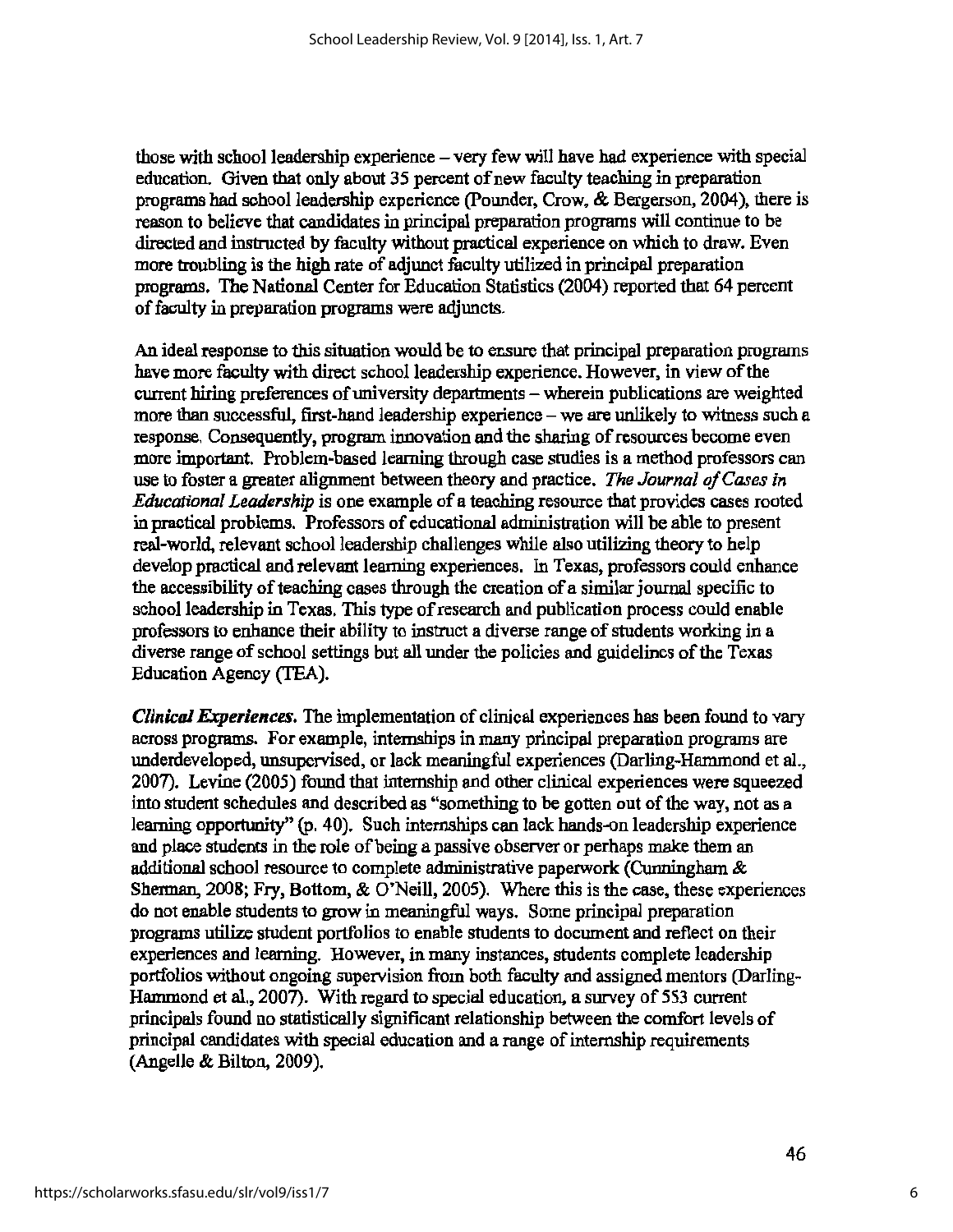Some reforms which could improve clinical experiences are simple and straightforward. To begin, where not already the case, faculty should actively supervise interns, clearly communicate expectations with mentors, and establish meaningful relationships with district administrators to ensure interns have access to a variety of experiences relevant to their preparation as educational leaders. However, programs can also identify new experiences or develop experiential learning projects to further enhance programs. For example, students could conduct in-depth interviews with seasoned practitioners in order to learn from others' firsthand perspective about leadership challenges, educational management issues, school-community interaction, ways to prevent burnout, and policy implementation, among other topics (Oplatka, 2009). Students could also engage in participatory action research projects to gain experience with organizational change processes and the obstacles to them (Sappington, Baker, Gardner, & Pacba, 2010). These experiences can be arranged, facilitated, and supervised by professors to help students become reflective of their own knowledge, skills, and potential areas in need of growth. Much of this work can be done collaboratively, as many programs employ a cohort system which provides a community setting to share experiences, conduct peer review, and build meaningful relationships that will be useful when candidates move into school leadership roles after the completion of their programs {Burke, Marx, & Lowenstein, 2012; Leithwood, Jantzi, Coffin, & Wilson, 1996).

Effective internships and clinical learning experiences must be carefully planned and require both faculty and mentor oversight as well as activities that help students understand, develop, and reflect on school leadership. Topics associated with special education and students with disabilities can be easily integrated into well-developed programs. First, internships and other clinical learning experiences can be co-developed with faculty, students, or program graduates with expertise in the area of special education. Potential learning experiences might include: (a) attending due process complaint hearings, (b) interviewing a school district attorney who handles special education issues, (c) observing IEP meetings and then discussing them with the meeting's chair, { d) conducting focus groups with special education teachers to better understand instructional and behavioral challenges, or (e) working with a school psychologist to better understand the IBP eligibility process, assessment instruments, and how data should be used to drive decisions in the area of special education.

#### **Conclusions**

The quality of principal preparation programs has been criticized for years, and professors of educational administration and their colleagues from other disciplines have responded with new research and professional standards that can be used to enhance preparation for special education leadership. It is certainly the case that pockets of innovation exist, though research suggests that they are outliers rather than reflective of national change. Thus, we have suggested here that faculty working in educational leadership departments should invest time and effort to review and revise their programs. Overall, program development should be collaborative and should allow for input and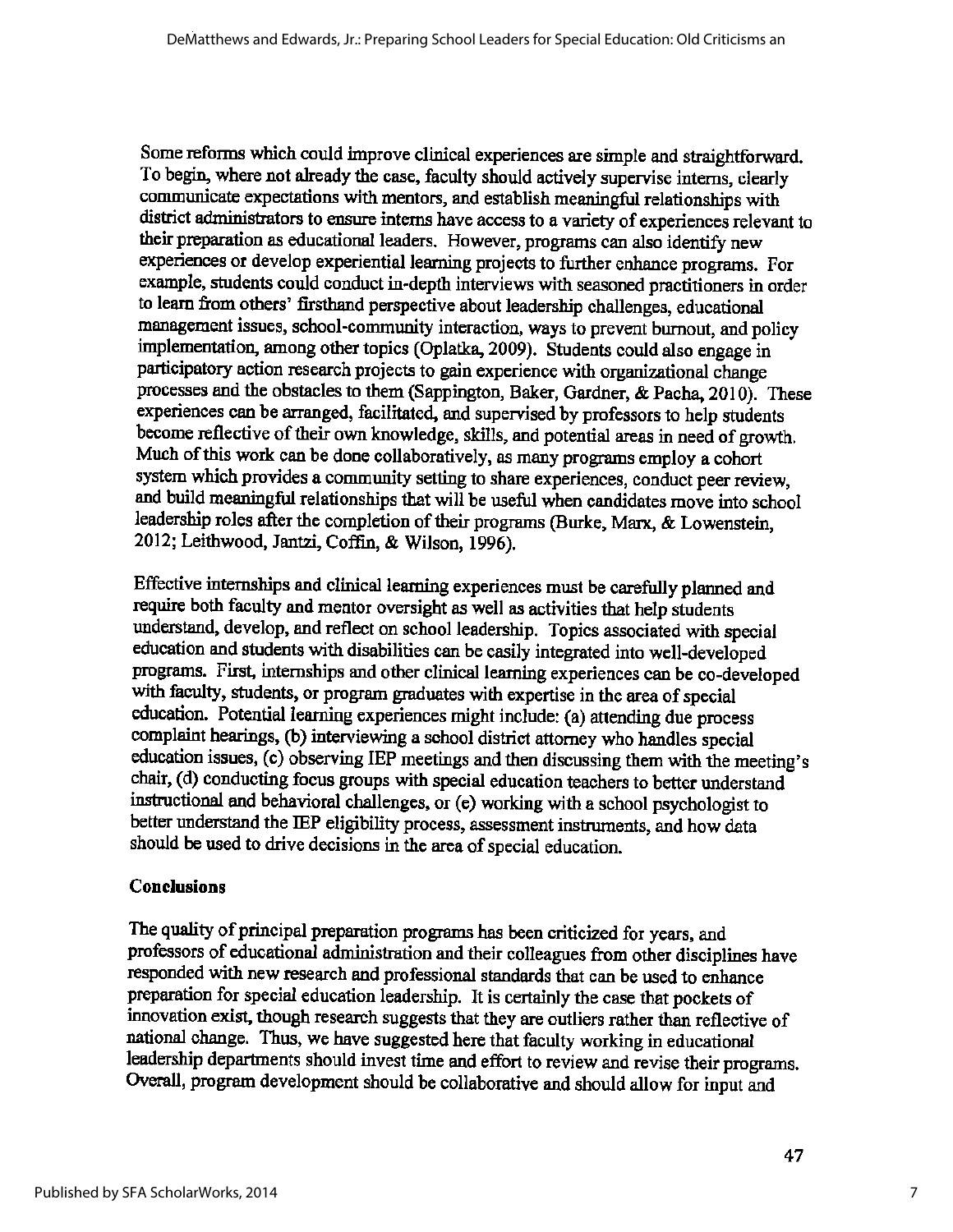support from neighboring school districts, program graduates, students, and faculty in other departments, especially special education. Theory and practice should be integrated throughout learning experiences  $-$  both coursework and clinical field experiences  $-$  in order to provide opportunities for students to observe, practice, and reflect on leadership. Issues related to special education and students with disabilities must be thoughtfully weaved through these experiences.

To that end, it should be noted that special education is highly localized because state education agencies and school districts create policies and standard operating procedures to implement IDEA. Professors of educational administration must remember that their program graduates will confront policies from their school districts, regional education service centers, state education agencies, and the U.S. Department of Education, along with state and federal court decisions. In addition, program graduates working in different school districts throughout the state of Texas will confront numerous challenges associated to the continuum of available placements, resources, and professional support. Moreover, each graduate will work in a unique community context with different demographics. This means programs must be flexible and professors should engage with students as facilitators, and not solely as lecturers.

If universities in Texas and across the nation truly seek to prepare principals who are ready to lead in the era of accountability and in the area of special education, programs must provide quality training and learning experiences while at the same time enabling students to recognize and wrestle with the contextual policies and practices that are unique to their local community. The persistent achievement gap between students with and without disabilities is not a Texas problem; it's a national problem. Professors of educational administration in the state of Texas have the opportunity to set the bar for how to develop innovative principal preparation programs that enable students to be competent leaders, both generally and in special education.

#### **References**

- Acker-Hocevar, M., & Cruz-Janzen, M. (2008). Teacher and principal preparation programs: Reforms that sustain high performance and learning in high poverty and diverse schools. *International Journal of Learning,* 14(10), 87-95.
- Angelle, P., & Bilton, L. M. (2009). Confronting the unknown: Principal preparation training in issues related to special education. *AASA Journal Of Scholarship* & *Practice, 5(4'), 5-9.*
- Bays, D.A., & Crockett, J.D. (2007). Investigating instructional leadership for special education. *Exceptionality,* 15(3), 143-161.
- Billingsley, B. (2012). Inclusive school reform: Distributed leadership across the change process. In J. Crockett, B. Billingsley, & M.L. Boscardin (Eds.). *The handbook of leadership* & *administration/or special education.* London: Taylor & Francis Group.
- Billingsley, B., Carlson, E., & Klein, S. (2004). The working conditions and induction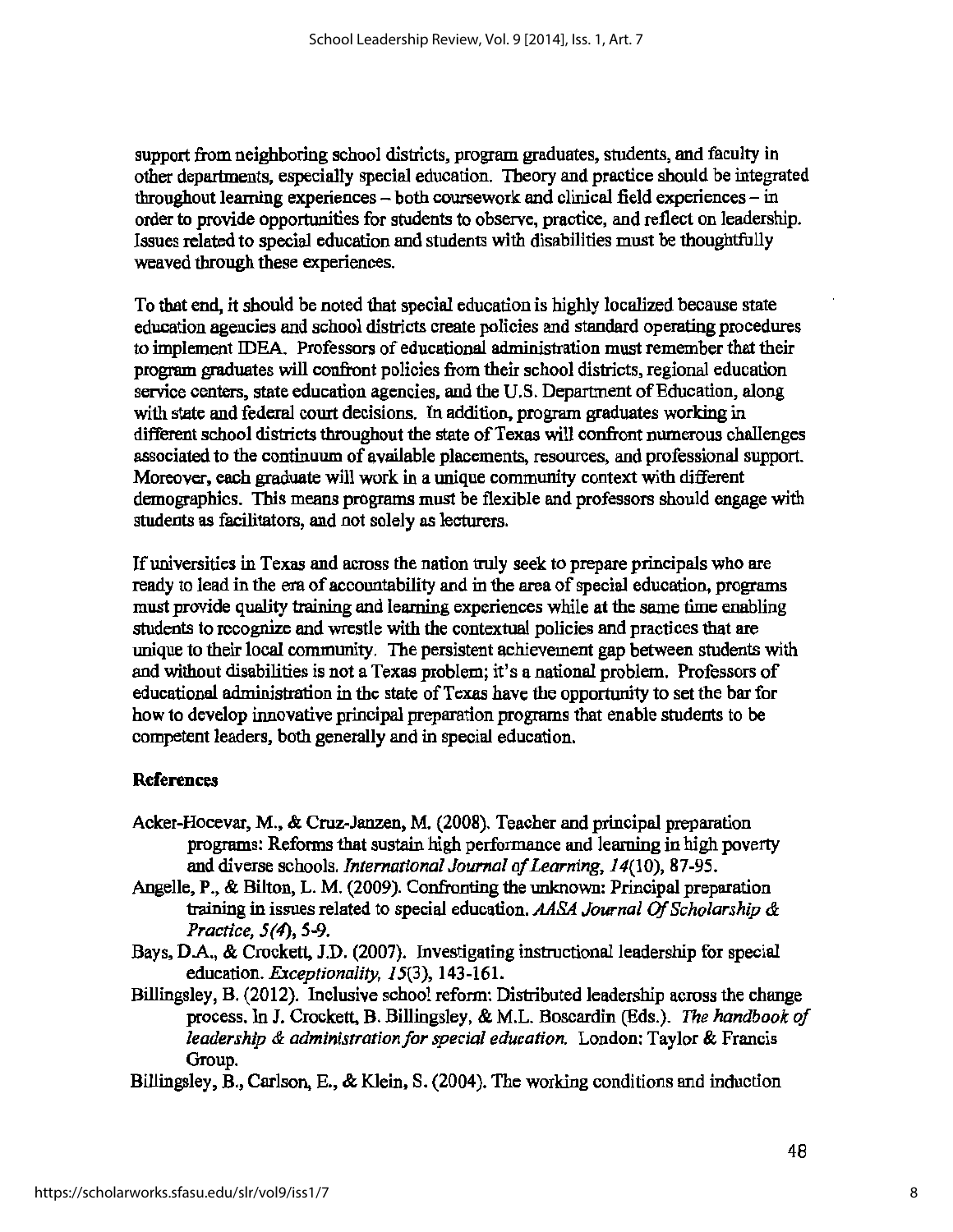support of early career special educators. *Exceptional Children*, 70,333-347.

- Björk, L., Kowalski, T. J., & Browne-Ferrigno, T. (2005). Learning theory and research: A framework for changing superintendent preparation and development. In L. Björk & T. J. Kowalski (Eds.), *The contemporary superintendent: Preparation*, *practice and development* (pp. 71-108). Thousand Oaks, CA: Corwin Press.
- Boscardin, M., Mainzer, R., & Kealy, M. V. (2011). Commentary: A response to <sup>11</sup>Preparing Special Education Administrators for Inclusion in Diverse, Standards-Based Contexts," by Deborah L. Voltz and Loucrecia Collins (2010). *Teacher Education And Special Education, 34(1* ), 71-78.
- Burke, W., Marx, G. E., & Lowenstein, E. (2012). Leading, leadership, and learning: Exploring new contexts for leadership development in emerging school environments. *Planning* & *Changing, 43(112),* 113-126.
- Cunningham, W. G., & Shennan, W. H. {2008). Effective internships: Building bridges between theory and practice. *Educational Forum, 72(* 4), 308-318.
- Cusson, **M.M.** (2010). *Empirically based components related to students with disabilities in tier 1 research institution's educational administration preparation programs*  (unpublished doctoral dissertation). Austin: University of Texas at Austin.
- Darling-Hammond, L., LaPointe, M., Meyerson, D., Orr. M. T., & Cohen, C. (2007). *Preparing School Leaders for a Changing World: Lessons from Exemplary Leadership Development Programs.* Stanford, CA: Stanford University, Stanford Educational Leadership Institute.
- Davidson, D., & Algozzine, R. (2002). *Administrator's perceptions of special education law. Journal of Special Education Leadership,* 15(2), 43-48.
- Davis, S. H., & Darling-Hammond, L. {2012). Innovative principal preparation programs: What works and how we know. *Planning & Changing,* 43(1/2), 25-45.
- DiPoala, M., & Walther-Thomas, C. (2003). *Principals and special education: The critical role of school leaders.* Gainesville: Center on Personnel Studies in Special Education, University of Florida.
- Fry, B., Bottoms,G., & O'Neill, K. (2005). *The Principal Internship: How Can We Get It Right?* Atlanta, GA: SREB.
- Hess, F. M., & Kelly, A. **P.** (2005). An innovative look, a recalcitrant reality: The politics of principal preparation reform. *Educational Policy,* 19(1), 155-180.
- Hirth, **M.A.** & Valesky, T.C. (1990). Survey of universities: Special education knowledge requirements in school administrator preparation programs. *Planning and Changing,* 21(3), 165-172.
- Lashley, C. (2007). Principal leadership for special education: An ethical framework. *Exceptionality,* 15(3), 177-187.
- Leithwood, K., Jantzi, D., Coffin, G., & Wilson, P. (1996). Preparing school leaders: What works? *Journal of School Leadership, 6(3),* 316-342.
- Lochmiller, C. R, Huggins, K. S., & Acker-Hocevar, M.A. (2012). Preparing Leaders for Math and Science: Three Alternatives to Traditional Preparation. *Planning And Changing, 43(1* -2), 198-220.
- Marzano, R., Waters, T., & McNulty, B. (2005). *School leadership that works: From*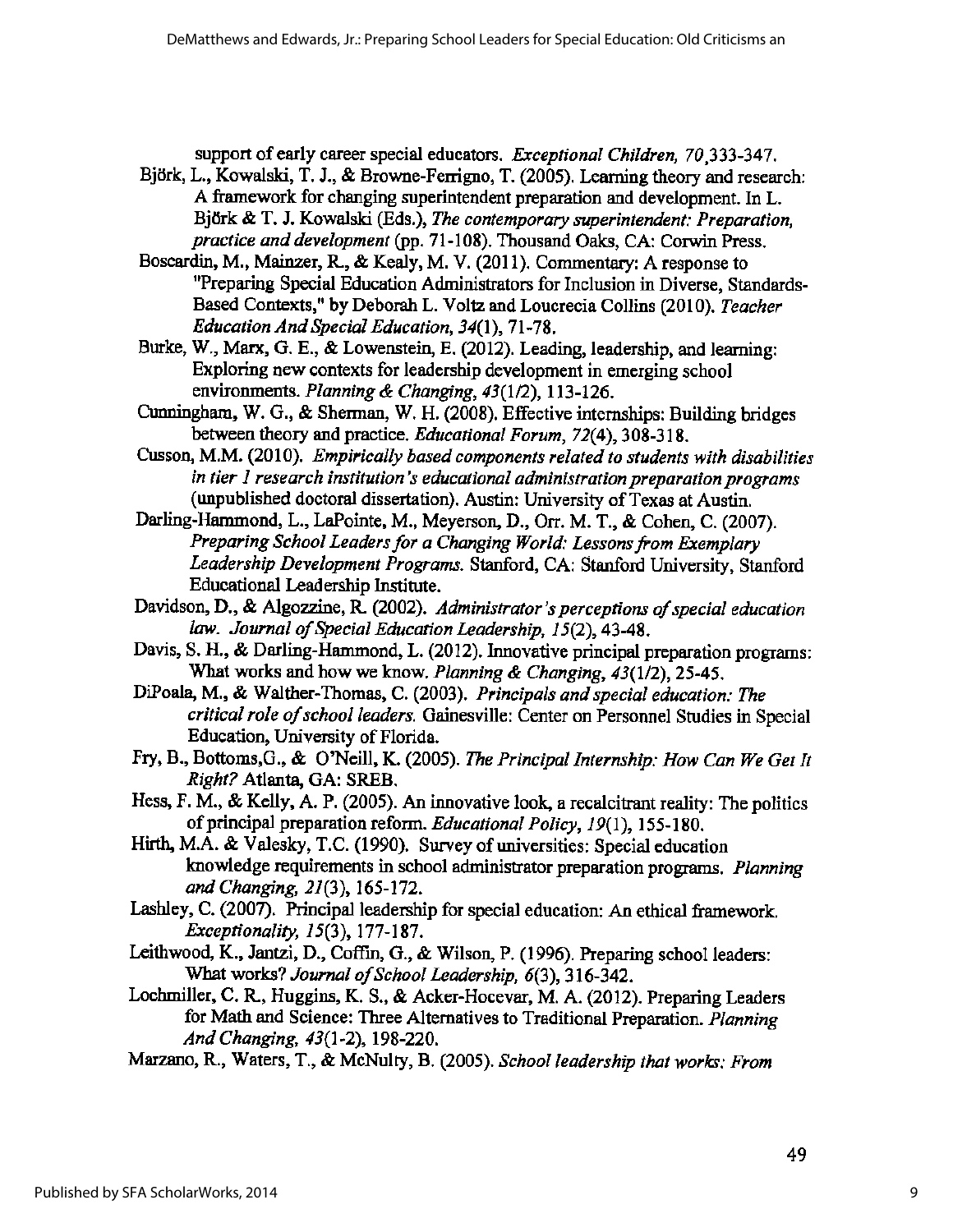*research to results.* Alexandria, VA: Association for Supervision and Cwriculwn Development.

- McCarthy, M., & Kuh, G. (1997). *Continuity and change: The educational leadership professoriate.* Columbia, MO: The University Council for Educational Administration:
- Murphy, J. (2007). Questioning the core of university-based programs for preparing school leaders. *Phi Delta Kappan, 88,* 582-585.
- National Center for Education Statistics. {2004). 2004 *National* Study *of Postsecondary Faculty - Institution Survey.* Retrieved from http://nces.ed.gov/dasol/tables/-ipeds
- Oplatka, I. (2009). Leaming the principal's future internal career experiences in <sup>a</sup> principal preparation program. *International Journal of Educational Management,* 23(2), 129-144.
- Pazey, B., & Cole, H. (2013). The role of special education training in the development of socially just leaders. In M·. Grogan (Ed.), *The Jossey-Bass reader on*  educational leadership (3rd ed.), pp. 166-193. New York, NY: Wiley.
- Pounder, D. G., Crow, G. M., & Bergerson, A A. (2004). Job desirability of the university professoriate in the field of educational leadershlp. *Journal of School Leadership, 14,491-529.* ·
- Sappington, N., Baker, P. J., Gardner, D., & Pacha, J. (2010). A signature pedagogy for leadership education: Preparing principals through participatory action research. *Planning & Changing,* 41(3/4), 249-273.
- Southern Regional Education Board. (2006). *Schools can 't wait: Accelerating the redesign of university principal preparation programs.* Atlanta, GA: Author.
- Texas Education Agency. (2012). *Adequate yearly progress district data tables: Austin ISD, Dallas !SD. El Paso ISD, Houston ISD, San Antonio !SD.* Austin, TX: Author. Retrieved from http://ritter.tea.state.tx.us/ayp/2012/district.srch.html
- Texas Education Agency. (2013). State performance plan: 2005-2012. Austin. TX: Author. Retrieved from http://www.tea.state.tx.us/index2.aspx?id=2147497591
- Tucker, M. S., & Codding, J. B. (Eds.). (2002). *The principal challenge: Leading and managing schools in an era of accountability.* San Francisco, CA: Jossey-Bass.
- US Department of Education: Office of Special Education Programs. (2009). *OSEP* 's *3 Jsh annual report to Congress on the implementation of the Individuals with Disabilities Education Act (IDEA).* Washington, DC: Author.
- Wakeman, S.Y., Browder, D.M., Flowers, C., & Delzell, L. (2006). Principals' knowledge of fundamental and current issues in special education. *NASSP Bulletin,* 90(2), 153-174.
- Waldron, N., McLeskey, J., & Redd, L. (2011}. Setting the direction: The role of the principal in developing an effective, inclusive school. *Journal of Special Education Leadership,* 24(2), 51-60.